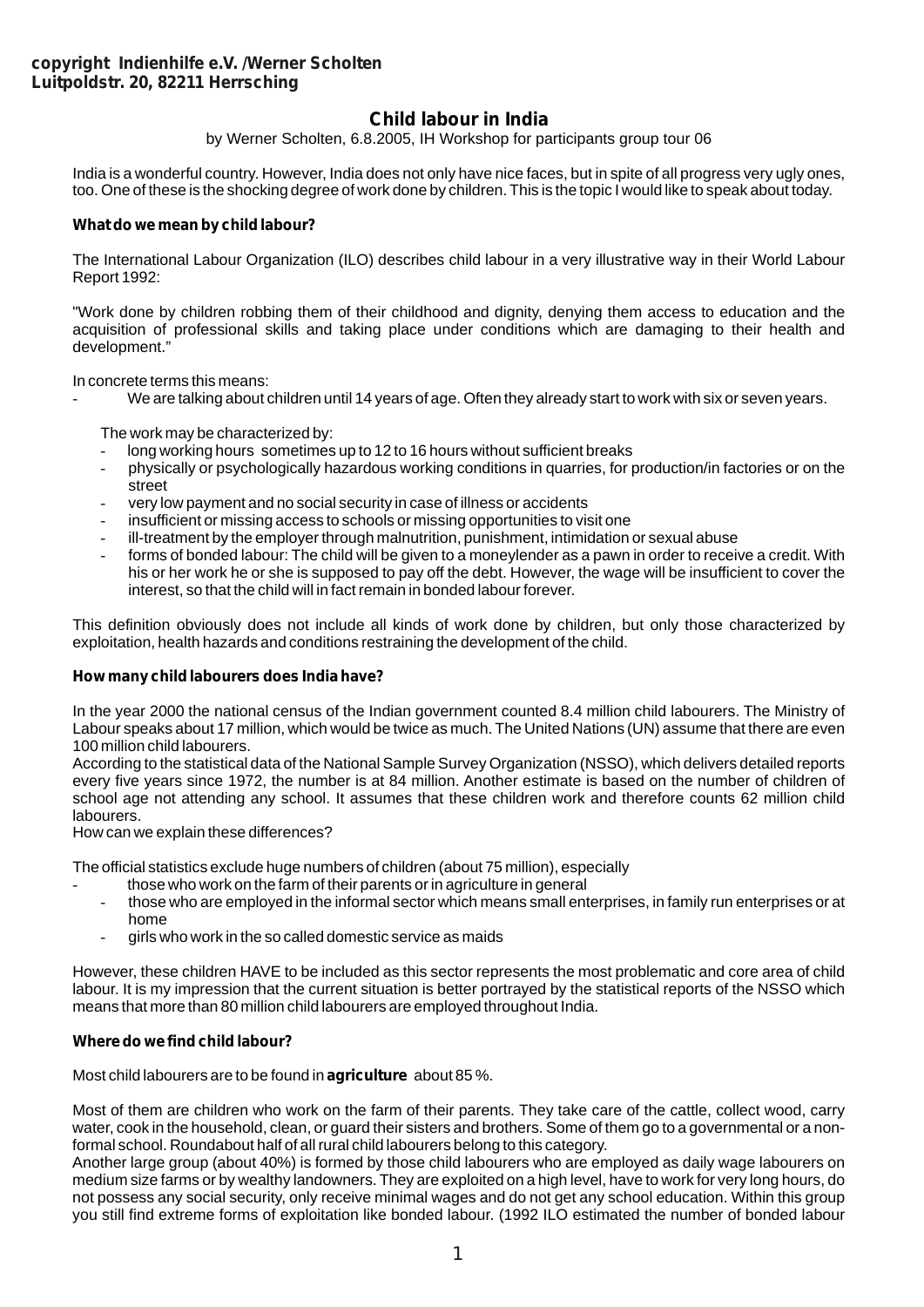children in India to be 1 million, Human Rights Watch carefully speaks of at least 15 million.)

In the large industrial enterprises or in mines child labour is a rare case. The reason is that the demand for unskilled labour is comparably low due to the complexity of **production** processes and the higher use of machines. Moreover, official inspections and the influence of unions restrict the employment of children. The situation is quite different in small enterprises and family run businesses producing at home. It is known that children are employed in the production of carpets, matches, bidis, glass products, metal ware, fireworks and textiles. Many children also work in brick kilns, quarries and on production sites.

*Why do we have such a high level of child labourers in these types of businesses today? Let's look at an example of the Indian textile industry, the most important employer.*

*Tiruppur in Tamil Nadu is one centre of the textile industry. In India it is also called "T-Shirt-City". According to official data 10.600 children work here. However, an investigation conducted by the NGO Centre for Social Education and Development puts the number at 50.000. About 41% of the total workforce consists of children.*

*For many years it has been possible to observe a decreasing number of employees in the big textile companies. The most important cause for this are the high numbers of rules, regulations and conventions the firms have been forced to comply with complicating above all the conversion to new workflows and technologies. This lack of flexibility has lead to a huge increase in production costs making it impossible to compete as markets are opened and the Indian economy is getting liberalized. These Indian textile factories originally had integrated workflows including every step from spinning to the final product. In order to reduce production costs they have started to outsource more and more steps towards the informal sector in the 1980s. Finally, only the spinning was still done in the firm itself due to technological reasons. The informal sector with its small enterprises and home working places is able to perform each step of the workflow much cheaper as minimum wages, social security regulations and labour security laws are not valid or are just not obeyed to. These small enterprises are usually unregistered, are not monitored or controlled and pay no taxes. Furthermore, they have the opportunity to use women and children as a cheap workforce forming an inexhaustible labour reservoir due to the constant migration from rural areas into the cities. They work for 12-16 hours a day, six days a week. If there are many orders by customers additional nightshifts take place without any compensation. Payment is usually given per piece, e.g. for the sewing of 1.000 labels. The decreased production costs lead to advantages on the market, the export could be increased massively. Countless new small enterprises were founded.*

*The specific aspect of this development was the formation of a huge network carrying out a very fragmented production process. Each enterprise, often being identical with the living room or the workshop of one family, carries out just one step of the workflow e.g. knitting, bleaching, dyeing, cutting to size, sewing, attaching labels, wrapping etc. Through this limitation each worker needs only very little training in order to gain the necessary skill. This promotes the use of children between 5 and 14 years of age.*

*The control of this network of thousands of small enterprises and home working places lies in the hands of socalled middlemen, agents or contractors. They set the price for each piece, deliver and pick up materials and semifinished goods, decide about patterns and designs and finally hand over the wrapped goods to the textiles company for export or selling within India.*

The average income of the children in the textiles industry of Tiruppur lies between 15 and 30 Rs/day, about 35 to 70 Eurocents. That is about half as much as adults get for the same work. However, this wage is so attractive that thousands of children are brought in buses to Tiruppur each day from the surrounding villages.

Many sectors of the Indian economy use this model of an extremely flexible network with a division of labour and minimal regulation by the state. This is a key factor for the fast growth of the Indian economy. On the one hand it provides many unskilled and semi-skilled people with a chance to secure their survival, on the other hand social and humanitarian requirements are pushed aside including the renunciation of child labour.

Next to the agricultural and the productive sector the **services sector** employs numerous children. They work as shoe cleaners, messenger boys, in tea shops and guesthouses, small repair workshops, as ragpickers or recyclers, sell cigarettes, newspapers and flowers or carry goods. Most of these children work in the informal sector that means unprotected by the Minimum Wages Act or by other laws dealing with security at the workplace, social security and health provisions.

If we speak about services in a broader sense, one can also include those children earning their daily bread by begging or prostitution. Though not much is known about their numbers, there must be a lot of them. Delhi and Mumbai alone each have about 100.000 children as so-called street workers.

A dark chapter are the child domestic workers, the household maids who are mainly girls. Their number is unknown as the government does not count them. They are not regarded as "labourers" but as "helpers". According to the UN 20 per cent of all children under 14 working outside their own family are domestic workers. Terre des Hommes believes domestic service to be the sector with highest number of child labourers. So we have to assume that millions of children are employed like this.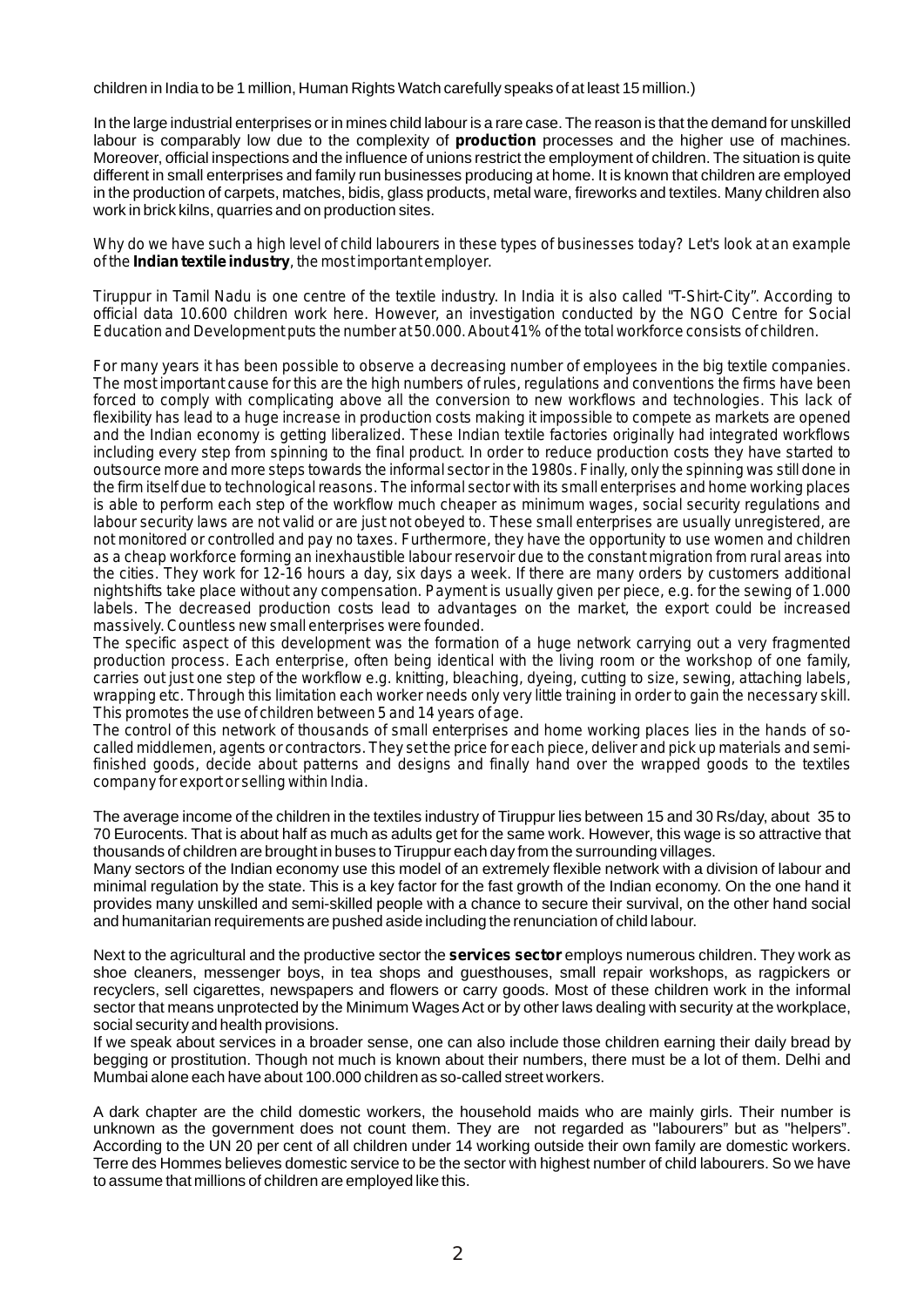Local research shows that their working conditions are usually among the worst to be known. Very poor families bring their children into foreign houses by at the age of 9 to 12 where they are supposed to do household work. Their working hours are from 6 a.m. to 8 p.m., the payment is low and under the level set by the Minimum Wages Act. About a quarter of these children are given as a pawn or deposit in order to receive a credit. They are under total control of the head of the household, are usually not allowed to leave the house or go to school. As 70 per cent come from scheduled caste families they are often isolated and victim to discrimination within the higher caste families. Their health status is in most cases bad as the owner saves on their nutrition and does not allow breaks. The exploitation of these children happens behind closed doors. The administrative bodies do not care, because domestic service is - according to their opinion - a private sphere.

## **Which damage does child labour do?**

Asking for the damaging effects of child labour one has to recognize at first that we are talking about very young persons in a phase of intensive physical and psychological development. A lot of them have to work many hours per day without being granted sufficient breaks to recover. Many are exposed to health hazards e.g. through the handling of chemicals and colours, grinding processes or the casting of metal. Often the rooms are badly illuminated and in spite of the enormous amounts of dust created neither fresh air nor ventilation is provided. Those children working in quarries, on construction sites or as carriers of goods are subject to overburdening. In many cases neither toilets nor washing facilities exist. Nutrition is often insufficient.

Due to this environment and these working conditions the children suffer to a high degree from respiratory diseases, bronchitis, tuberculosis and asthma. They have eye and skin diseases, infections, postural deformities and show reduced growth. As a consequence they often enter weakened into adult age.

Daily production targets, efficiency control, monotone working processes and punishments in combination with the physical burden also lead to stress symptoms and psychological disorder.

Next to the individual physical and psychological damage the children do not enjoy any school education thereby lacking the basic prerequisite to improve their economic and social situation as adults. Consequently huge parts of the population will have to live in poverty in the future, too. Since we talk about 60 to 100 million children depending on the source of information this is not only a personal drama for the directly affected people, but also a enormous handicap for the further development of the whole Indian economy.

## **Which are the causes of child labour?**

**Poverty of the parents**is said to be the most important cause for child labour in India. Astudy shows that 50 to 60 per cent of all child labourers come from families whose income is below the international poverty line of 1\$ per day (World Bank 1999/2000: 34,7 per cent of all Indian households). Studies carried out in the glass making industry for example prove the strong correlation between the level of income of the parents and the extent of child labour. The lower the income of the parents, the more are children sent to work in order to supplement the parents' income. As research within specific sectors shows children are responsible for one fourth to one third of the household's income. Families below the poverty line are often utterly dependent on this contribution in order to survive. However, it is not enough to restrict the explanation on the poverty of the parents as the main reason. We have to

ask what brought parents in a situation forcing them to send their children to work?

One important cause is the extremely **uneven distribution of land**. In 1992 almost three quarters of all peasant families had less than 2.5 ha of land. As they cannot live from that they have to find an additional income as farm workers or in other occupations. But as farm worker one only gets a job at roughly 100 days a year. Droughts, floods, diseases, accidents and the pressure of competition from bigger agricultural companies often lead to loss of income and eventually to the loss of land. Rural craftsmen often cannot compete any longer with industrially manufactured products. A consequence is emigration into the cities on a massive scale. The migrants peasants, farm workers, craftsmen form by far the biggest group of unskilled workers in the informal sector of the economy. They are prepared and willing to work for any price and under the most difficult conditions. However, as these incomes are not high enough to survive, women and children are often forced to work as well.

Another cause often mentioned are the **deficiencies of public schools**. The fifth All-India-Education-Survey (1995) criticized the condition of school buildings, the lack of rooms, the missing of a blackboard (50%), drinking water and toilettes (16%) as well as language problems and discrimination of castes. Often there are not enough teachers, so that one class has 50 students or more. The survey also complains that not all areas, especially rural ones, are provided with sufficient Primary Schools.

Many parents do not see the purpose of the lessons offered to their children in respect to local demands and expectations. Parents thinking in traditional ways and not having enjoyed a school education themselves believe their children to be better prepared for life if they for example learn how to knit a carpet instead of going through a formal education of eight years. Consequently they prefer practical ways of education which teach the children occupational and expert knowledge within the working sphere. Furthermore, many parents have to struggle to pay for the costs caused by the school as working materials and bus rides. A lot of them therefore decide to send their children to work instead of school.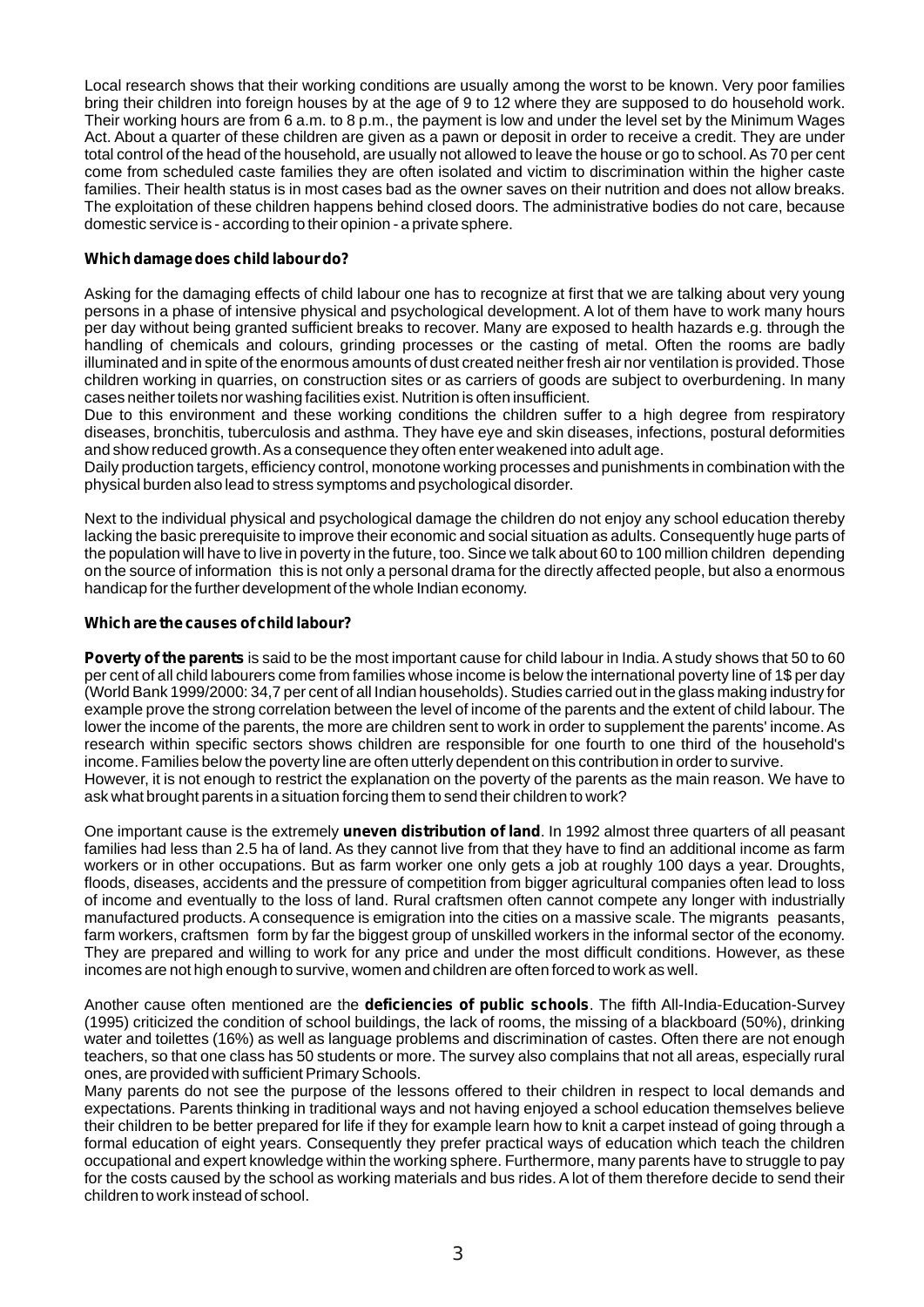The unsatisfactory state of many primary schools reflects the structural changes within the public expenditure of the Indian government. From 1992 to 1997 the relative expenditure for education fell by 20% to only 3.2 per cent of the GDP. The planned level was 6%. The number of primary school teachers per 1.000 students fell from 1981 to 1996 from 26 to 21, which is more than 19%. In 2000 about 30% of all children at the age of 6 to 14 years did not got to school, that is about 70 to 80 million. Some NGOs accuse the government of not having an interest in the basic education of big parts of the population and of irresponsibly neglecting the provision of this fundamental right. Speaking out in such a way they indirectly declare the government to be at least partly responsible for the extent of child labour due to their passiveness in the field of primary school education.

Finally the after-effects of the **caste structure of Indian society** are often cited as a major cause of child labour. Most child labourers come from scheduled castes, scheduled tribes and Muslim families. Analysis of the National Sample Survey covering the first half of the 1990s shows that the share of children from S.C. and S.T. families was at 27.5 per cent of all Indian children. Their share of child labourers, however, was at 38.5% thereby being 40% higher. In the case of S.T. families even 100% higher.

One may argue that this is due to the widespread poverty among these parts of the population which we have already mentioned. However, apart from this economical reason there are patterns of behaviour and thinking, social norms, traditions and attitudes which have their origin in the Indian caste system and eventually lead to a social discrimination and marginalization of these groups and their children. In spite of far reaching regulations of the Indian constitution (Art. 45, 39, 24) and rulings of the Supreme Court of India as well as the ratification of the UN-Convention on the Rights of the Child prohibiting any child labour, (India and its officials) lack the will to enforce them according to the verdict of many observers.

Swamy Agnivesh, a well-known Indian social reformer who was extremely active in the fight against bonded labour, child labour and oppression of women as Minister of Education in the state of Haryana, explains it like this:

"The ruling elite coming from so-called higher castes and social classes does not feel the same way for these children then they do for their own. Somehow there predominates a feeling in the psyche of this ruling elite that the children of the so-called lower castes and untouchables, Muslims etc are in a way dispensable. Consequently, in their eyes the misery of these children does not constitute a compelling obligation for the government to act. As the caste system has also influenced Muslims and Christians this dominant basic attitude prevails and has led to an indifference towards the necessity to provide all these children with a full-time and qualified education."

UNICEF, too, conceives the rigidity of the caste system to be a significant cause of child labour in India writing in its report "The state of the world's children": "In India, the view has been that some people are born to rule and to work with their minds while others, the vast majority, are born to work with their bodies."

This basic attitude leads to delays in the development of the governmental school system, obstruction in the enforcement of existing child protection legislation and to occupational discrimination and through all that eventually to a toleration of child labour. On the side of the parents it further promotes the decision to send their children to work and leave them in their prescribed occupational ways of their caste and social class.

In summary the main causes for child labour in India are:

- the poverty of the families
- the deficiencies of the governmental school system
- social norms and attitudes having their origin in the caste structure.

# **What has been done against child labour?**

#### 1. The Constitution, legislation and international conventions

There are several laws which have been passed to combat child labour. Only the most important ones shall be mentioned here:

Already the **Indian Constitution of 1950**provides of a far reaching protection of children.

**Art. 24**prohibits the employment of children under 14 in a factory, mine or for hazardous work.

**Art. 39**states that children shall be protected from exploitation (bonded labour) and neglect.

**Art. 45**contains the general obligation to go to school until 14 years of age.

The **Child Labour (Prohibition & Regulation) Act from 1986** prohibits the work of children under 14 years for several sectors and employments which can be termed hazardous as the production of fire works or bidis. Moreover, the law regulates the conditions under which children shall work in permitted employments. For example, it fixes a break of one hour after three hours of work and prohibits working at night and hours of overtime. It also fixes penalties for employees in case of violation of this law.

India has also signed a number of international conventions concerning the protection of children.

The **convention of the International Labour Organisation (ILO) no.138**from 1973 sets a minimum age for child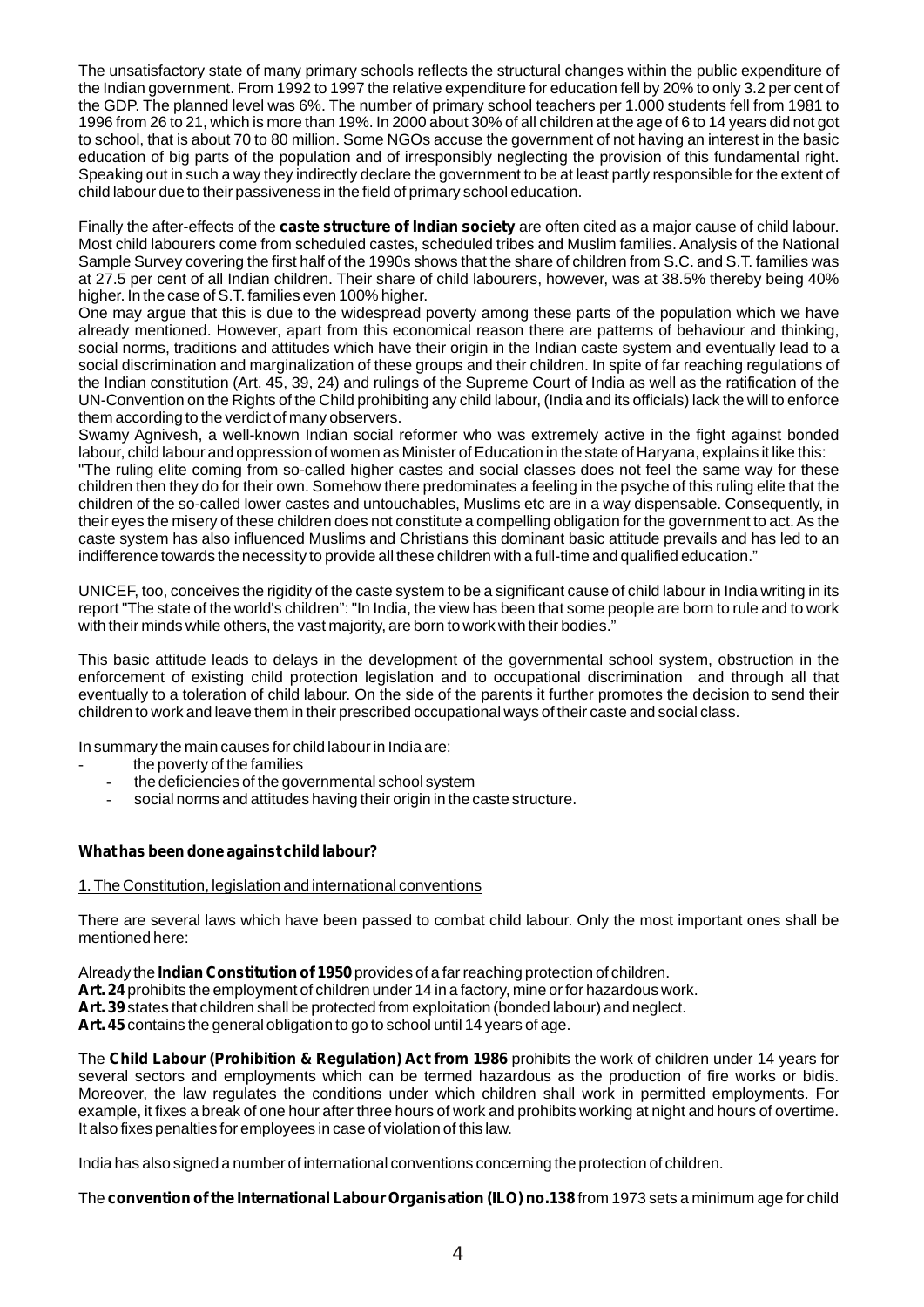labourers so that children can follow their obligation to go to school.

The **ILO-convention no.182 from 1989** contains regulations for the protection of children and demands the immediate abolition of bonded and forced labour for children. Work representing a health, security or moral hazard for the children, shall not be permitted. Above all night shifts, longer working hours are not allowed to happen. The convention also prohibits the use of children for drug trafficking, prostitution and as soldiers. **ILO-convention no. 182 has not yet been ratified by India!**

Finally, there is the **UN-Convention on the Rights of the Child from 1989 (ratified by India in 1992)** which regulates the minimum age for any kind of work, the working hours and conditions and contains clauses protecting the physical, psychological, moral and social development of children. It also guarantees the right for education.

Since the 1930s India has passed nine laws concerning child labour and ratified six ILO-conventions. However, in agriculture, private households and the whole informal production and service sector child labour is still not excluded by law and more or less unregulated.

It has also to be critically remarked that terms used by this legislation such as "hazardous labour", "plant" or "enterprise", "age of children" can be interpreted in various ways.

Within five years after the Child Labour Act has passed in 1986 there were only 3.488 charges of which 40% ended with a conviction. However, none of the accused received a sentence of minimum three months as the act prescribes.

There is also a lack of control in respect to the keeping of the protective laws as the inspectors are overburdened. There are also reports about corruption within the administration and non-permitted collaboration of parents and contractors in order to circumvene the prohibition of child labour.

## 2. Programmes and projects

The Indian government strove to implement the demands of the Child Labour Act through the **National Policy on Child Labour decided upon in 1987**. To do so a series of **National Child Labour Projects (NCLP)** were started. Its objective was to pull children out of labour and to educate them. The projected means were to be:

- special schools for a non-formal education
- vocational and occupational training/education
- promotion of awareness
- employment and income generating programmes for the parents

These projects were mainly implemented in the states where the extent of child labour was especially large such as Andhra Pradesh, Madhya Pradesh, Uttar Pradesh, Orissa, Maharashtra, Rajasthan and Tamil Nadu. The projects were mostly realized by NGOs.

In the following years the national and international pressure on the Indian government to eradicate child labour increased in such a way that Prime Minister Rao felt prompted to announce a huge programme for the elimination of child labour. Its target was to get 2 million children out of extremely hazardous occupations within five years and to rehabilitate them. For this 1.800 special schools were supposed to be founded in 530 districts.

In 1996 independent institutes examined the success of the projects. Next to positive results considerable weaknesses were detected:

- Children kept on working next to school. Accordingly their school results were unsatisfactory.
- Often no further vocational education was offered after school.
- The quality of teaching was insufficient in rural areas.
- The state of awareness about child labour and the importance of school education was insufficient.

In this situation the **Supreme Court of India** picked up the topic of child labour and issued a demand to the Indian government based on the existing legislation

- to eliminate child labour in hazardous occupations and to rehabilitate the children
- to regulate and improve the working conditions of children, especially to keep the working time of six hours per day and to guarantee a school visit of at least two hours per day

This led to the passing of on **Action Plan** by a conference of the Ministers of Labour of all Indian states aiming at the fulfillment of the demands made by the Supreme Court. Until the end of 2000 100 projects were accepted all the same. Currently there are 150 projects which are supposed to cover 250 districts within the framework of the 5-yearplan until 2007.

Let's have a look on international projects about fighting child labour in India.

In **1991 ILO** started the **International Program on the Elimination of Child Labour (IPEC)**. One year later India was the first country to join. The long term goal of IPEC is the elimination of child labour. For a transition period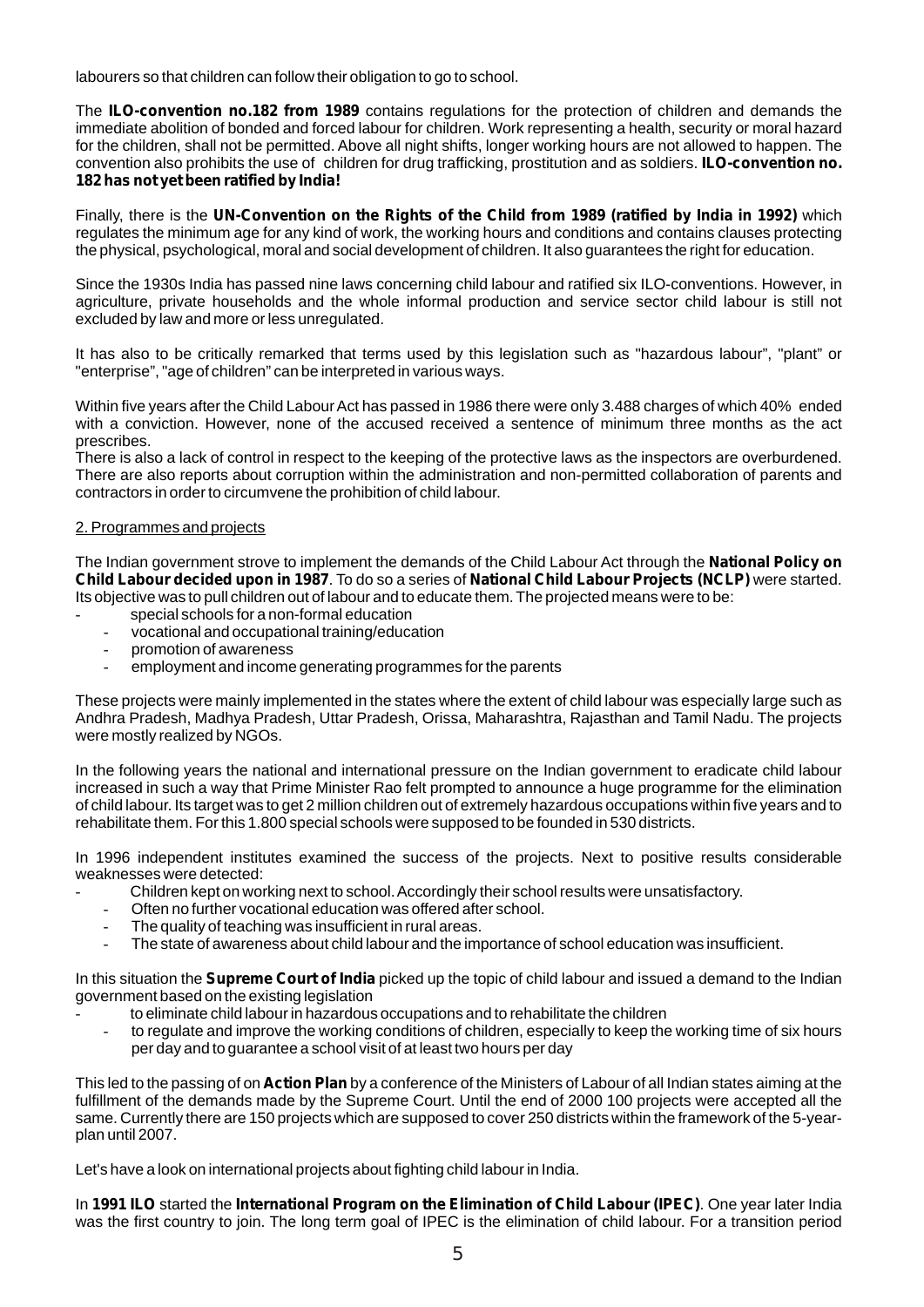regulation and more humane conditions are the objectives. On the whole 100.000 children shall be rescued from hazardous occupations.

The reinforced cooperation of the US and the Indian government in 2003 included the inauguration of the **INDUS Project**. Within a period of three years 80.000 children shall either be prevented to take up or be rescued from work in sectors such as brick kilns, bidi making or match production and shall be rehabilitated by visiting governmental schools as well as vocational training. Parallel to that 10.000 parents shall be helped to find employment and improve their skills. Like that children shall be prevented to start working out of financial reasons. The project shall be conducted within a framework of cooperation including the official administration, employees, unions, NGOs and parents.

Reviewing the legislation, programs and projects in India on the fight against child labour it strikes that until the end of the 1990s it was proceeded from the assumption that child labour was after all unavoidable. Consequently the emphasis lay on the elimination of the worst forms on the one hand and the regulation of the eventually tolerated child labour on the other. Amajority of NGOs also followed this basic pattern primarily trying to improve the conditions of child labourers.

Meanwhile a number of NGOs and international organizations like ILO and UNICEF have changed their attitudes towards child labour. More and more it is regarded as intolerable. Today its total elimination is the prevailing goal. The right of every child of primary education through the state and its duty to provide it are underlined. As an example the *NGO MV Foundation in Andhra Pradesh* can be named pushing with other like-minded organizations for the extension of public schools and school education for all children. Then the problem of child labour would be solved (compare Kerala or Sri Lanka).

## A**UN position paper on the fight against child labour in India**sums up this idea:

- Education, above all primary education, is the decisive means for the prevention and elimination of child labour. For this to happen the educational infrastructure (teachers, buildings, rooms, furniture and materials) have to be developed and good quality, easy access and relevant education have to be provided.

- Non-formal schools can help to mainstream child labourers into the formal education system.
- The awareness of parents on the value and significance of education has to be raised, the vocational skills of parents shall be improved.
- Awareness and sensitivity in communities and institutions and of government representatives on the nature and the extent of child labour as well as knowledge of protective legislation have to be generated.
- Administrative bodies have to be trained for the enforcement of existing laws.
- Health prevention, nutrition improvement, income and employment promotion and better credit opportunities

As we have seen the ILO project INDUS picks up this strategy and aims at its realization in close cooperation with Indian partners. It is meant as a pilot project to be followed in all districts in a later stage.

#### **Social labels and social clauses**

NGOS in western industrial countries have realized that pressure can be exerted on Indian exporters via the public opinion and by raising awareness at the consumer level in order to stop the use of children in the production of goods made for export. Following this idea the social label "Rugmark" was created in cooperation with Indian carpet exporters. It assures that the carpet was made without child labour. The final price includes a contribution of two or three per cent through which rehabilitation measures for former child labourers, ergonomic improvements of work places and monitoring of factories are financed.

Critics of this practice argue that

- pressure can only be exerted via Indian exporters delivering into western countries
- the importers of carpets increasingly buy their goods on the markets in India thereby bypassing the export firms. In these cases it is not possible to find out whether child labourers produced the carpet.
- carpets often are knitted and woven at home working places which are difficult to control and are spread out in regions which are sometimes hard to access
- in the light of about 200.000 production units inspections and monitoring are defective.

NGOs have realized the limited effect of inspections and try to protect children from being drawn into the carpet production through social mobilization on a local level, that means via the inclusion of parents, teachers and administrative bodies into the controls.

Experts confirm that child labour has decreased within the carpet industry. Meanwhile there are a number of similar labels such as rugmark (carpets), TransFair (tea, coffee, cocoa, orange juice, bananas etc.), GEPA(various fair traded food items and handicrafts), FLP(flowers).

A number of big companies such as C&A, Adidas, Deichmann, Procter & Gamble have included codes of conduct into the contracts with their suppliers trying to exclude child labour from the manufacturing of their products. All together there said to be 200 firms following this practice. *On the local level the city of Munich assumed the status of a role model. Based on ILO convention 182 of which has been ratified by Germany in 2003it will only purchase goods for communal facilities, schools and administrative bodies from suppliers who can declare in a binding manner that their products have not been made by the use of exploitative child labour or stem from manufacturers having started programs for the fading out of child labour*. (social labels like TransFair or voluntary